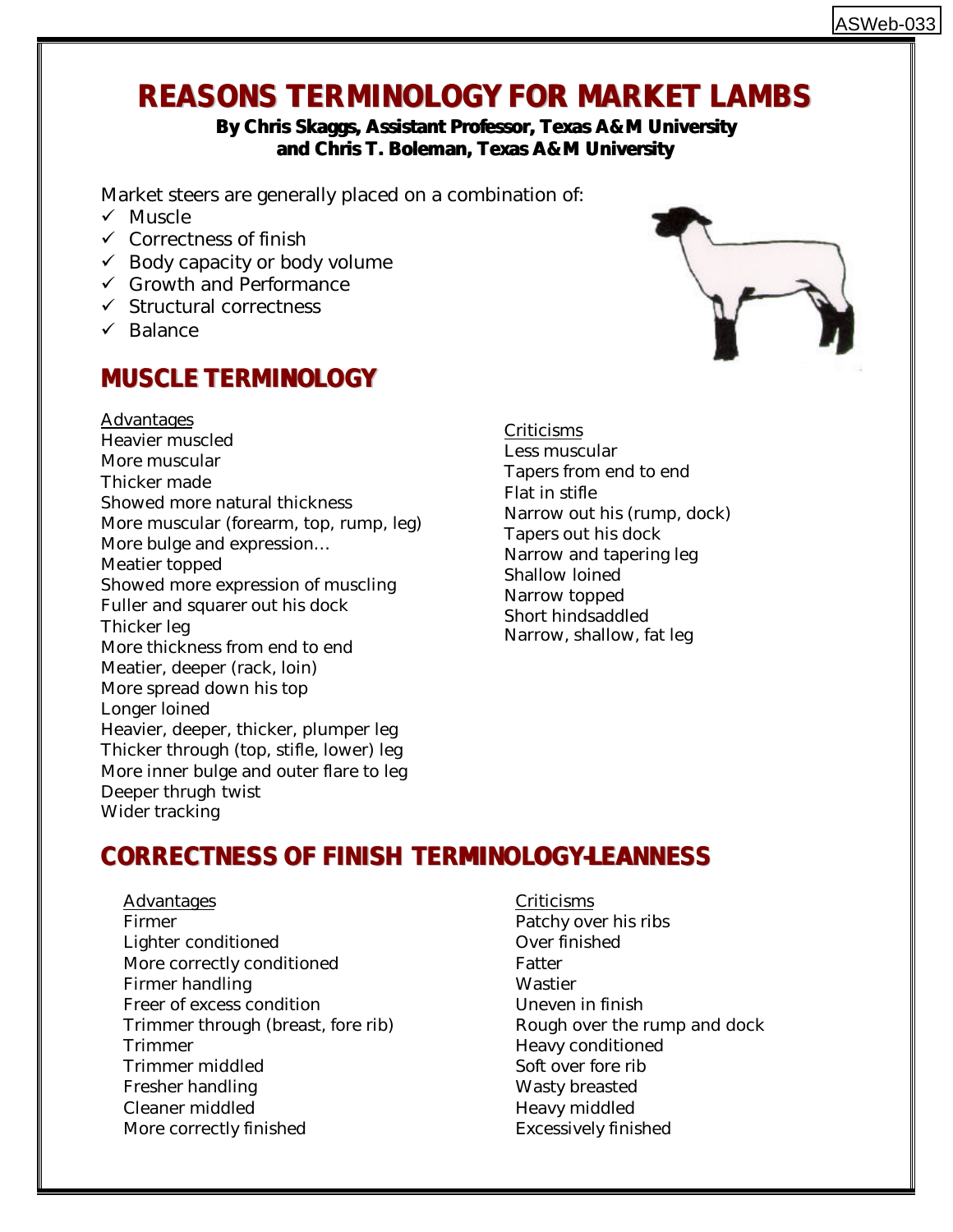#### **BODY CAPACITY OR BODY VOLUME TERMINOLOGY**

Advantages More capacious Higher volume Deeper bodied Wider chested Wider based Bolder sprung More spring of fore and rear rib Deeper ribbed Deeper hearted Wider through floor of chest More spring of rib More arch of rib

**Criticisms** Shallow bodied Narrow based Shallow through fore and rear rib Shallow ribbed Flat ribbed Tight in the fore rib Pinched in fore rib Tight in heart Narrow gauged Narrow chested

#### **GROWTH-PERFORMANCE TERMINOLOGY**

Advantages **Growthier** More size and scale Larger framed Taller fronted Showed greater length and extension Longer, stretchier, more length More extended in growth curve Appears to have a higher W.D.A. in class

Criticisms Smaller framed Short coupled Short fronted Lower W.D.A. in class

## **STRUCTURAL CORRECTNESS TERMINOLOGY**

- Advantages Squarer on feet and legs Stronger pasterns Stands wider based More correct in the set of his legs More correct in his feet and pasterns Straighter and stronger on both front and rear legs Stood sounder and stronger on his pasterns Longer, freer striding Freer, more fluid stride More structurally correct Wider tracking Stands on more substance of bone Stands on more rugged bone Easier moving
- Criticisms Short, restricted stride Sickle hocked Stands close at the hocks Toes out Weak pasterns Stands narrow based Excessive set to the hock Straight hocked Toes-in Buck kneed Straight shouldered Moved underneath himself Narrow tracking Fine-boned Light boned